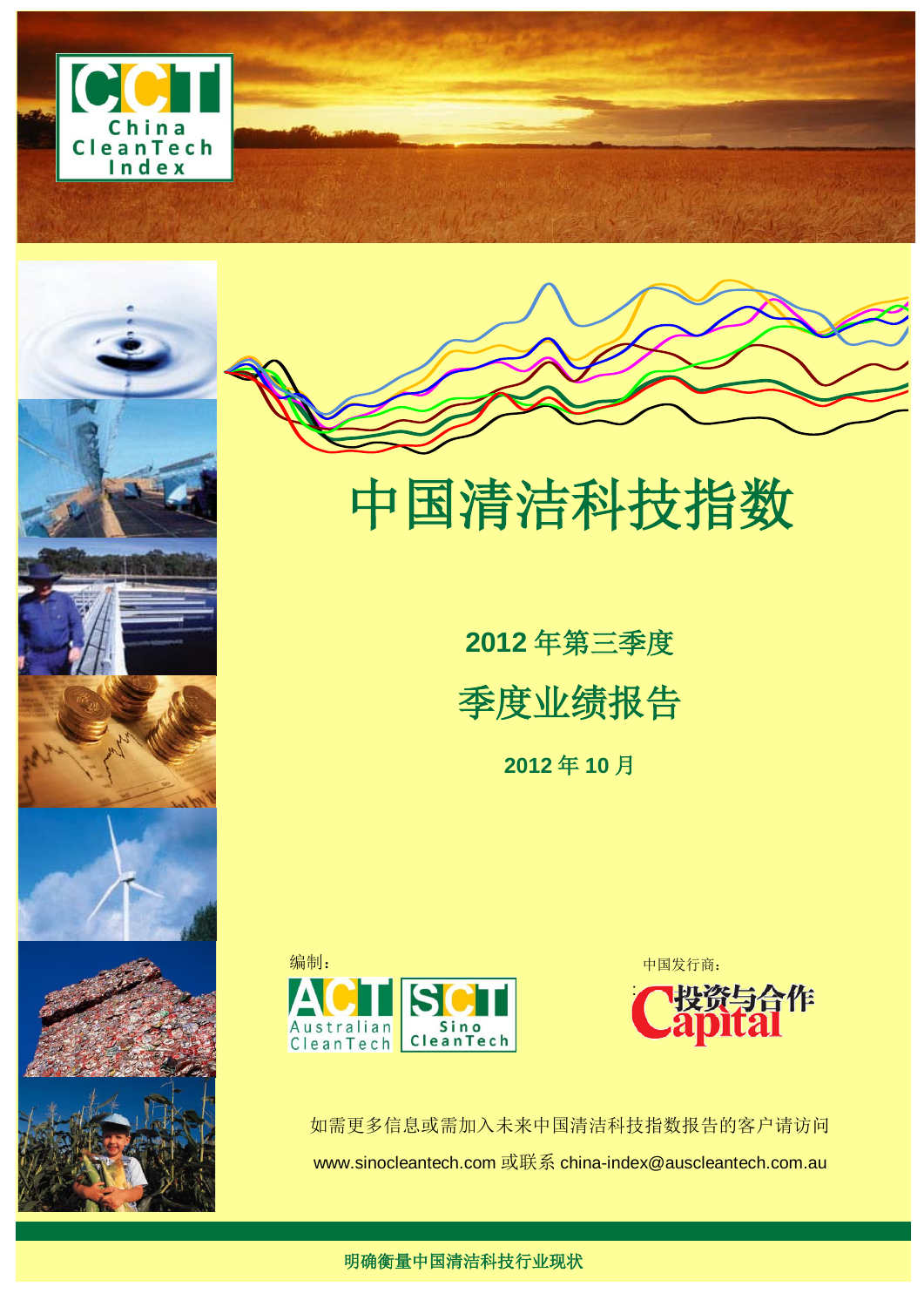

# 目录

| 1. 中国清洁科技指数概述   |    |
|-----------------|----|
| 2. 中国清洁科技指数业绩表现 | 5  |
| 3. 分项指数         |    |
| 4. 指数组成公司       | 11 |



#### 免责声明

在专业人事的努力下,澳大利亚清洁技术有限公司本着专业、勤勉和谨慎的态度提交此份 报告,因使用此报告内容而引发的起诉、诉讼、索赔、传唤、损失、成本或费用,本公司概不 负责且不会做出任何赔偿。收到本报告后,各位读者、公司组织及关联的法人团体豁免本公司 承担因此报告产生的或与之相关的任何责任。

另外,本报告的内容不可作为投资建议。本公司不推荐您买卖或持有任何金融产品,且不得将 本报告之内容理解为买卖本公司证券的要约和要约邀请。在沒有咨询您的完全合格的财务顾问 之前,请勿作出任何投资决定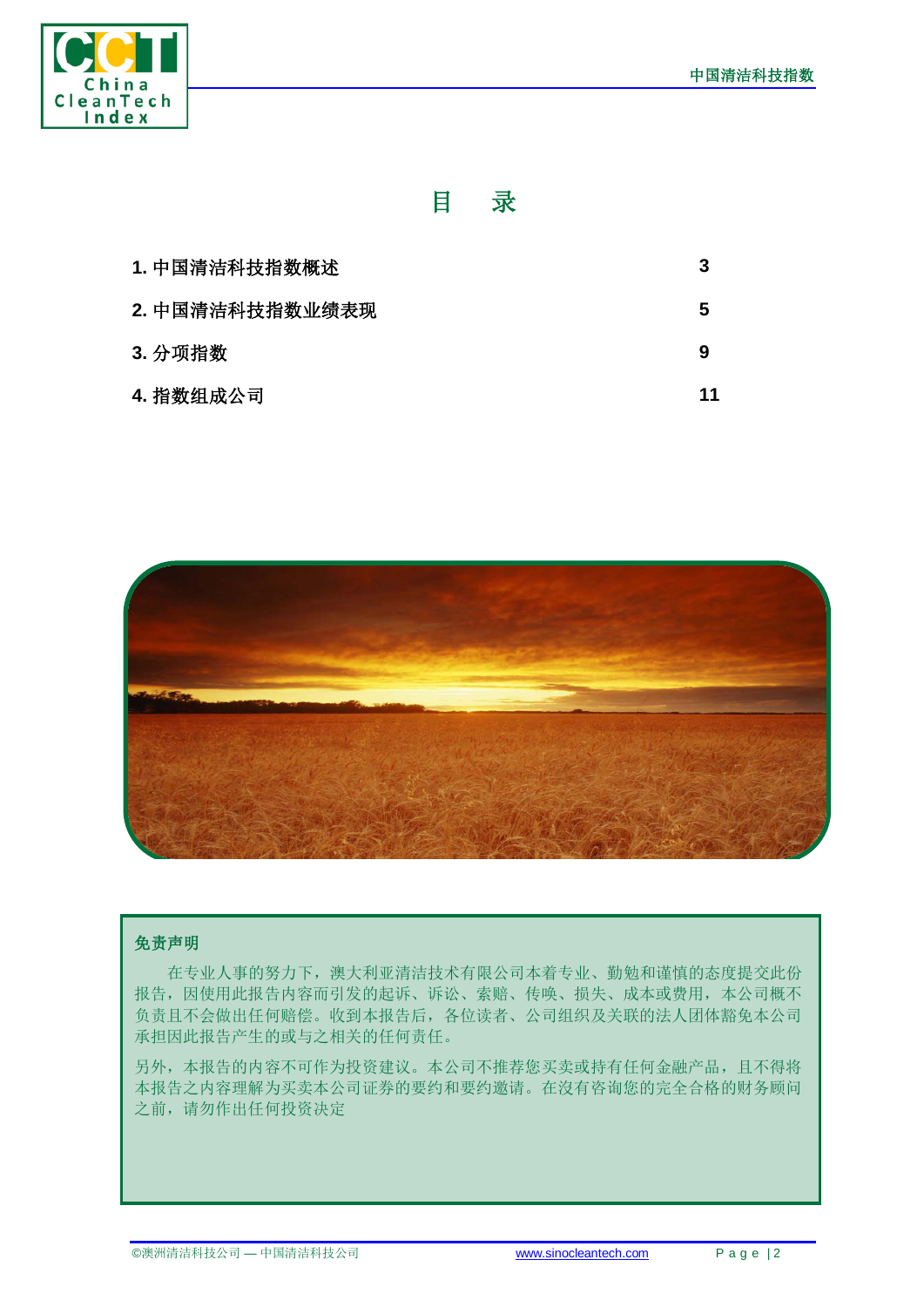

# **1.** 中国清洁科技指数概述

中国清洁科技指数为在世界各地证券交易所上市的中国清洁技术企业经营表现 提供明确的衡量标准。

清洁技术行业细分为若干子行业(详情见下表)。每个子行业都拥有一批兼具 环境和经济效益的企业。

| 沼气        | 地热 - 干热岩和常规地热 |
|-----------|---------------|
| 生物燃料      | 低排放运输技术       |
| 碳交易       | 太阳热能和光伏       |
| 能源效率和生物材料 | 垃圾处理及循环再利用    |
| 能源储存和燃料电池 | 水资源           |
| 环保服务      | 海洋、潮汐及水电      |
| 绿色建筑      | 风力发电          |

清洁技术行业与社会责任投资(SRI)或环境、社会及治理(ESG)效能完全不 同。SRI 及 ESG 关注公司业绩的渐进式改善被视为选择最佳"健康经营"措施。清洁 技术关注企业的产出是否能积极改善其所处社会的环境和生态。它属于"多做好事" 而不非"少做坏事"。

中国清洁科技指数的覆盖超过了 150 家企业,总市值超过 6000 亿人民币(1020 亿美元),指数首次以单一衡量标准展示中国清洁技术行业增长的全景。

指数按市值进行加权计算并且引入以下几个指数进行参考对照:

- **WilderHill** 新能源全球创新指数(**NEX**)**——**衡量全球清洁能源股票的业绩表 现
- 清洁能源指数(**CTIUS**)—— 衡量全球清洁技术股票的业绩表现
- 上证综指(**SHCOMP**)—— 衡量在中国上海上市股票的表现。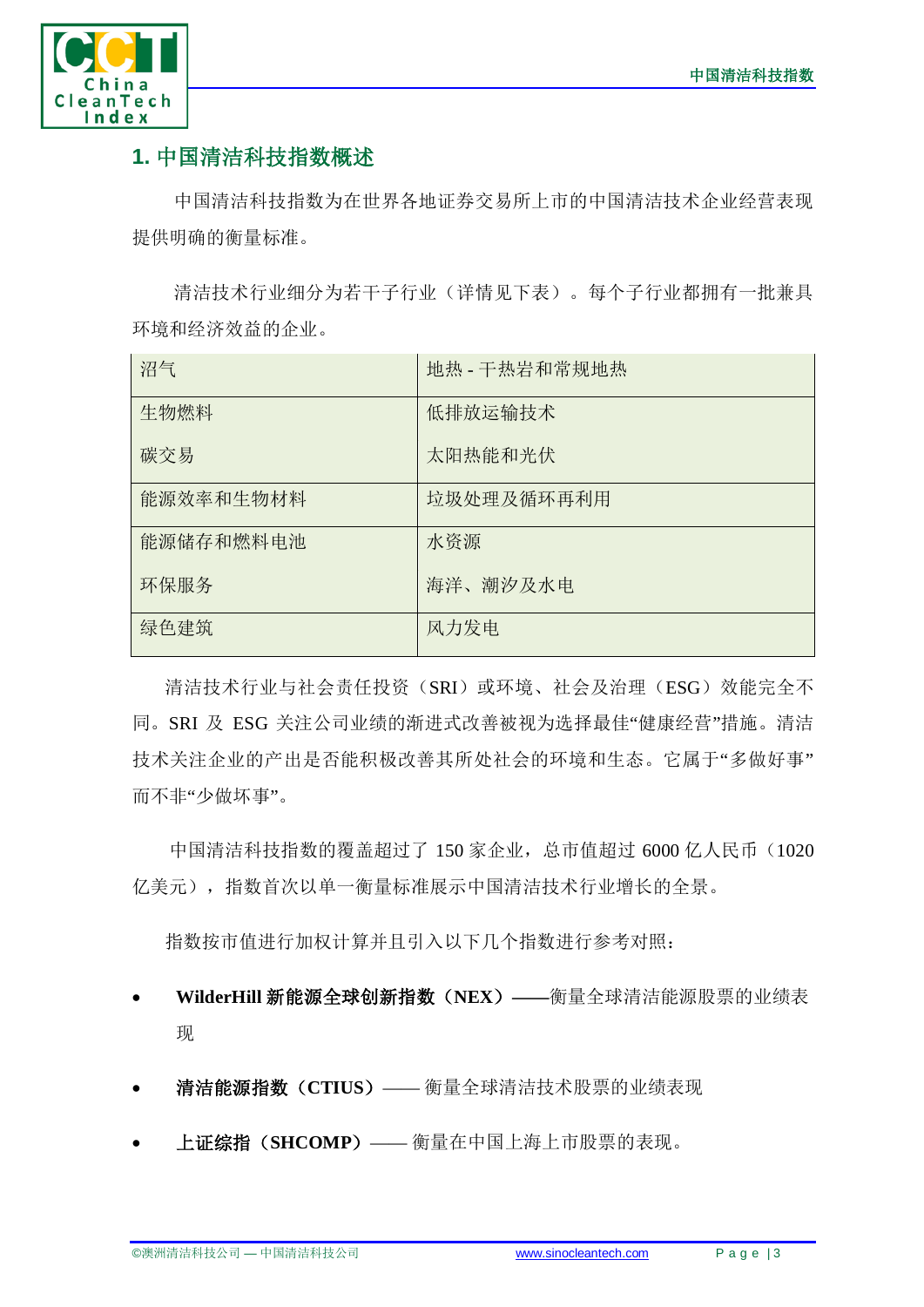

### • **MSCI** 全球指数(**MSCI**)—— 衡量全球股票市场业绩表现。

指数的制定和管理规则參考全球最佳实践规范。在中国清洁技术网站 [www.sinocleantech.com](http://www.sinocleantech.com/) 和澳大利亚清洁技术网站 [www.auscleantech.com.au](http://www.auscleantech.com.au/) 上, 每月 将更新中国清洁科技指数。

月度调整结果会直接通过电子邮件寄给 [www.sinocleantech.com](http://www.sinocleantech.com/) 的订户。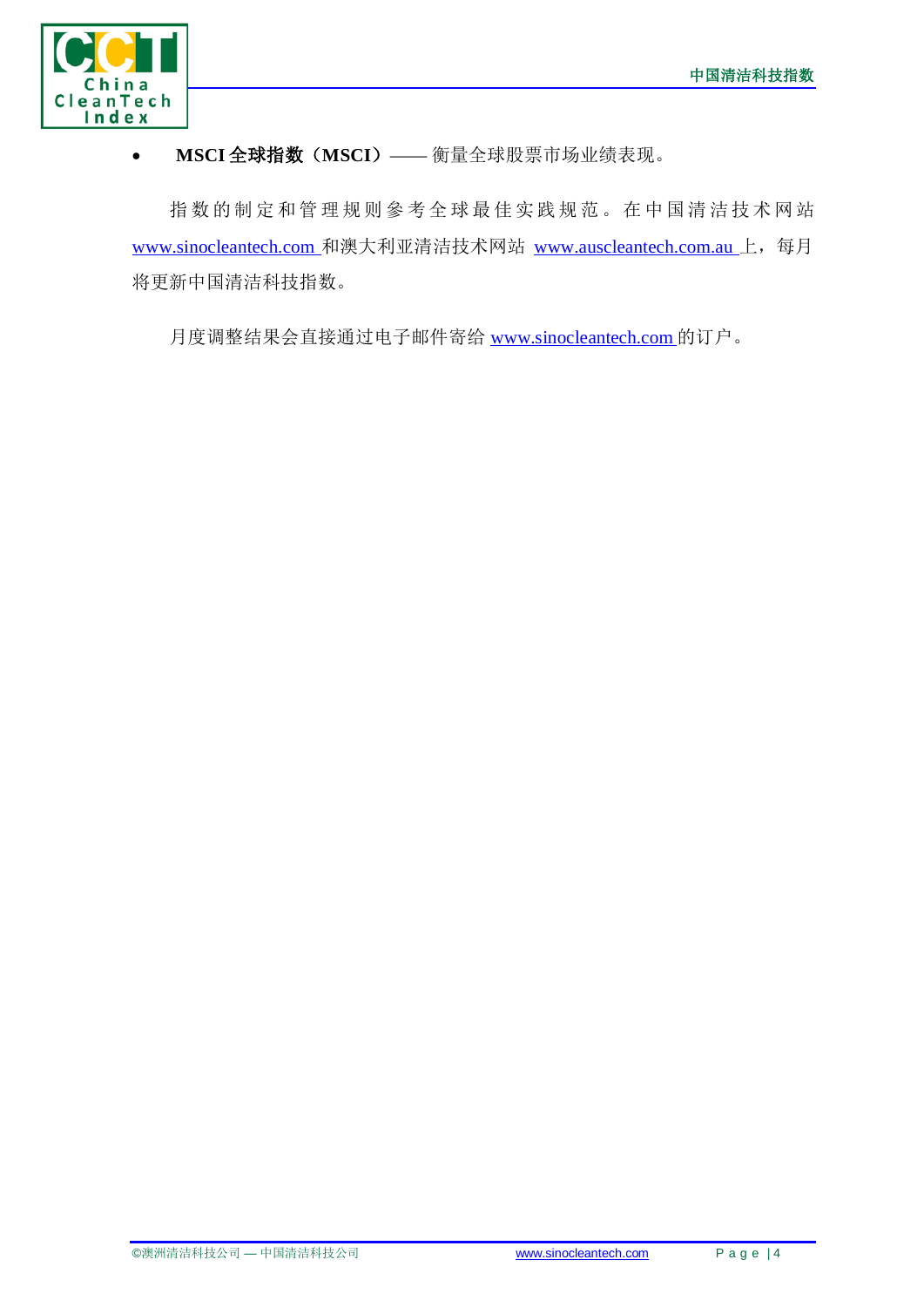

## **2.** 中国清洁科技指数业绩表现

2012 年 9 月,中国清洁科技指数的表现逊色于其所有的参考指数。

中国清洁科技指数在九月从 32.5 点降至 32.4 点, 0.2%的下挫。同比 NEX 上 扬 3.2%、CTIUS 上扬 2.3%、上证指数上扬 1.8%和 MSCI 上扬 2.6%。

中国清洁科技 20 强的表现稍强, 上扬 0.6%。

在 2012 年第三季度, 中国清洁科技指数下挫 11.7%, 远逊色于 NEX (上扬 1.3%), CTIUS (上扬 2.8%), 上证指数(下挫 6.3%)和 MSCI(上扬 6.2%)。

| 变化百分比                         | 2009  | 2010     | 2011     | 12年9<br>月 | 12年第<br>三季度 | 6个月      | 12个月     | 3年       |
|-------------------------------|-------|----------|----------|-----------|-------------|----------|----------|----------|
| 中国清洁科技指数<br>(CCTI)            | 77.5% | $-9.6%$  | $-48.0%$ | $-0.2%$   | $-11.7%$    | $-20.9%$ | $-28.0%$ | $-56.5%$ |
| 中国清洁技术 20 强<br>(CCT20)        | 59.6% | $-15.6%$ | $-47.4%$ | 0.6%      | $-11.0%$    | $-20.2%$ | $-25.9%$ | $-60.3%$ |
| WilderHill 新能源全球创<br>新指数(NEX) | 39.7% | $-14.6%$ | $-40.2%$ | 3.2%      | 1.3%        | $-14.4%$ | $-11.4%$ | $-52.9%$ |
| 清洁科技指数(CTIUS)                 | 38.1% | 7.3%     | $-18.3%$ | 2.3%      | 2.8%        | $-8.7%$  | 5.7%     | $-8.1%$  |
| 上证综指(SHCOMP)                  | 80.0% | $-14.3%$ | $-21.7%$ | 1.8%      | $-6.3%$     | $-7.8%$  | $-11.6%$ | $-24.9%$ |
| MSCI 全球指数<br>(MSCI)           | 27.0% | 9.6%     | $-7.6%$  | 2.6%      | 6.2%        | $0.0\%$  | 18.8%    | 16.4%    |

经过调整重组,中国清洁科技指数中 147 支股票的市值已经从 2011 年 2 月的巅 峰值 9110 亿元人民币下降为 7220 亿元人民币(1150 亿美元)。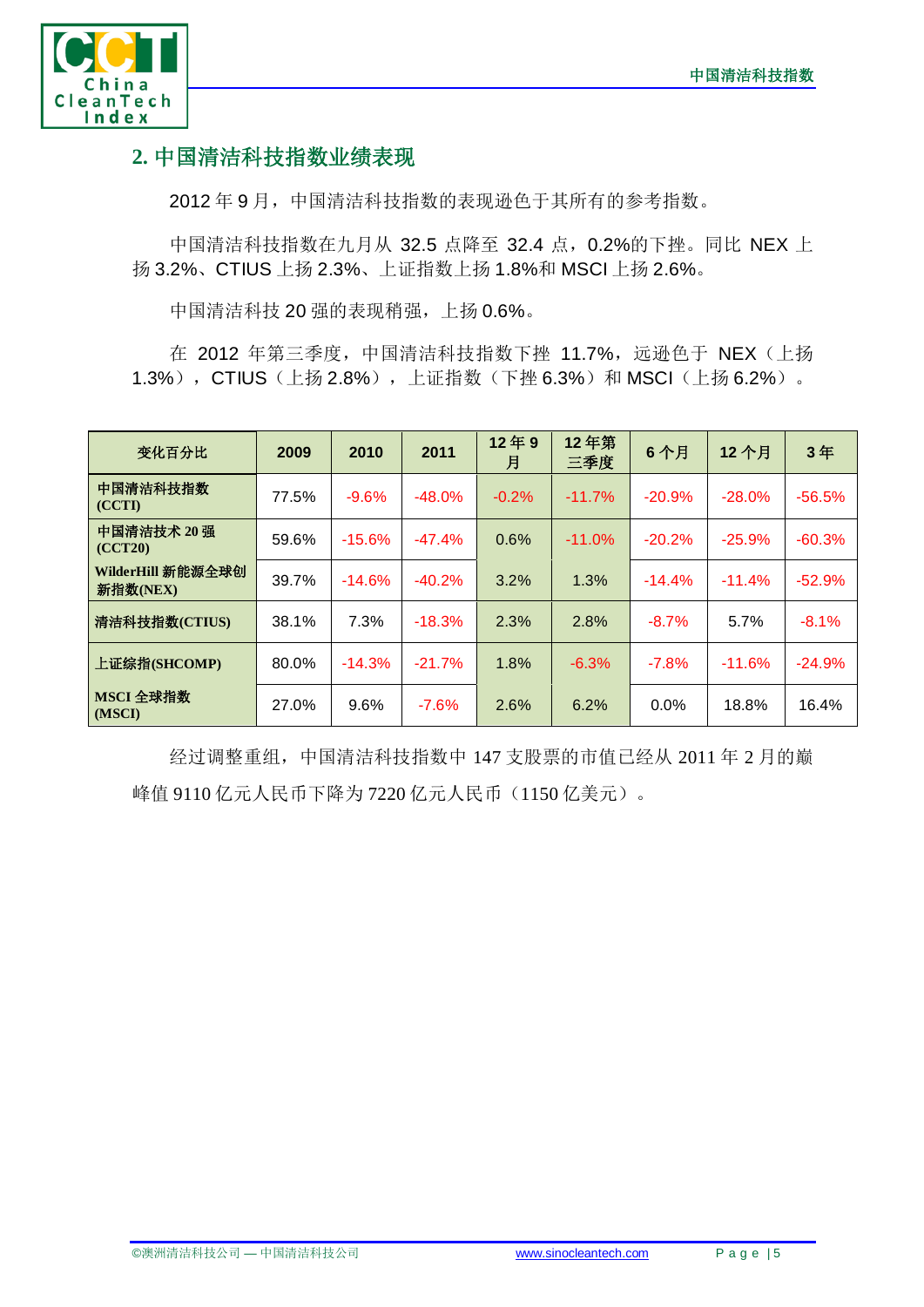

## 最佳和最差股票

根据股价在 2012 年第三季度的表现,选取出最佳和最差股票。

| 2012年9月   |            |
|-----------|------------|
| 最佳股票      | 最差股票       |
| 股价上涨>15%  | 股价下跌 > 15% |
| 汉威能源      | 博帝森.       |
| 中国兴业太阳能   | 永清环保       |
| 晶科能源.     | 德利国际.      |
| 新日光能源     | 中电光伏       |
| 比克电池      | 江西赛维       |
| 中华水电公司    | 太阳集团       |
| 美国第一能源    | 多元环球水务     |
| 中国航天万源    | 锦龙股份.      |
|           | 国中水务       |
| 2012 第三季度 |            |
|           |            |
| 最佳股票      | 最差股票       |
| 股价上涨>15%  | 股价下跌> 30%  |
| 中国能源回收公司  | 博帝森.       |
| 达实智能.     | 德利国际       |
| 中国兴业太阳能   | 中电光伏       |
| 瑞达电源      | 江西赛维       |
| 田能动力      | 超日太阳       |
| 碧水源.      | 阳光能源控股有限公司 |
| 中华水电公司    | 无锡尚德       |
|           | 英利         |
|           | 向日葵光能科技    |
|           | 中山公用.      |
|           | 郴电国际       |
|           | 美国第一能源     |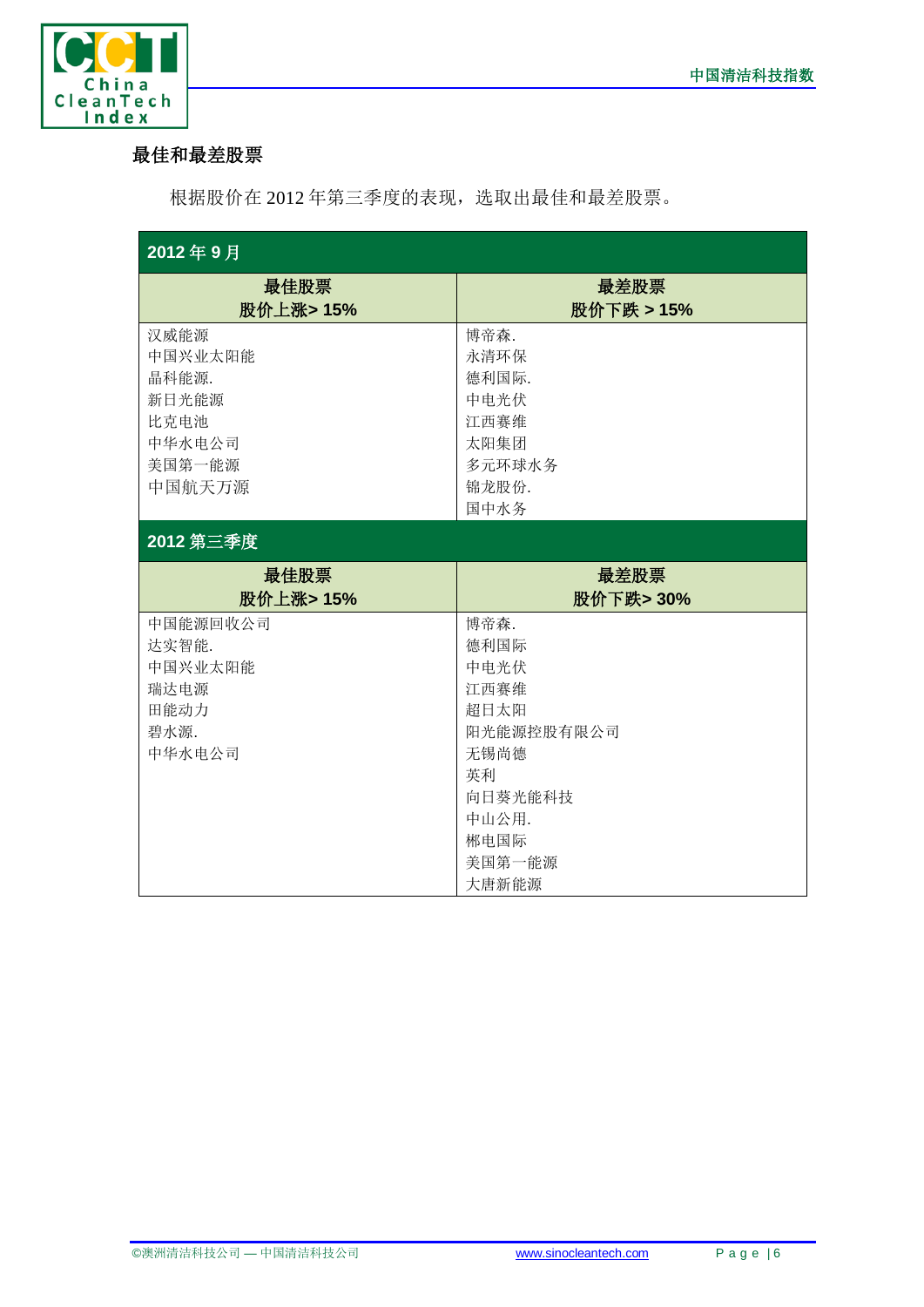

#### 指数调整重组

将近期发行的股票以及其他企业活动考虑入内,中国清洁科技指数在 9 月底进 行了一次季度性调整重组。

中国清洁科技公司在截止到今年 9 月持续跟踪中国上市公司的业绩表现, 选择 增加了 2 家公司。他们分别是

| 交易所            | 行业   | 公司中文名称       | 股票代码     | 币种   |
|----------------|------|--------------|----------|------|
| 巴黎的泛欧交<br>易所   | 太阳能  | 东营光伏太阳能有限公司  | ALCNP.PA | 欧元   |
| 新加坡交易所<br>(SI) | 垃圾处理 | C&G 环保控股有限公司 | D79.SI   | 新加坡元 |

东营光伏太阳能有限公司从事制造和销售光伏组件。该公司的太阳能发电产品 包括硅锭、硅片、电池和太阳能电池板。 它提供了各种单晶和多晶组件,并网和离 网住宅,商业,工业,公用事业规模的应用。 该公司销售其产品主要通过分销商和 代表在西班牙,德国,法国,美国,韩国,印度,和中国人民共和国。 东营光伏太 阳能有限公司成立于 2005年, 总部设在东营市, 中华人民共和国。

**C**&**G** 环保控股有限公司(**"C**&**G"**)公司总部设在香港,自 2005 年 4 月在新加坡 交易所主板上市,是一家领先的废物能源(WTE)的投资者和运营商。 C&G 主要在中国 根据"建设 - 运营 - 移交("BOT")的模式来投资,建设,运营和维护都市固体废物(MSW") 焚烧发电厂。

# **ChinaCleantech Index** 中国清洁科技指数

**(All Indices set at 100 at 30 June 2008)** (在 **2008** 年 **6** 月 **30** 日所有的指数均为 **100**)

| ACT China Cleantech Idex  | : ACT 中国清洁科技指数 |
|---------------------------|----------------|
| China CleanTech 20        | : 中国清洁技术 20 强  |
| NEX-Normalised: WilderHil | : 新能源全球创新指数-正常 |
| MSCI-Normalised           | : MSCI全球指数-正常  |
| CTIUS-Normalised          | : 清洁能源指数-正常    |
|                           |                |

Shanghai Composite-Normalised : 上证综指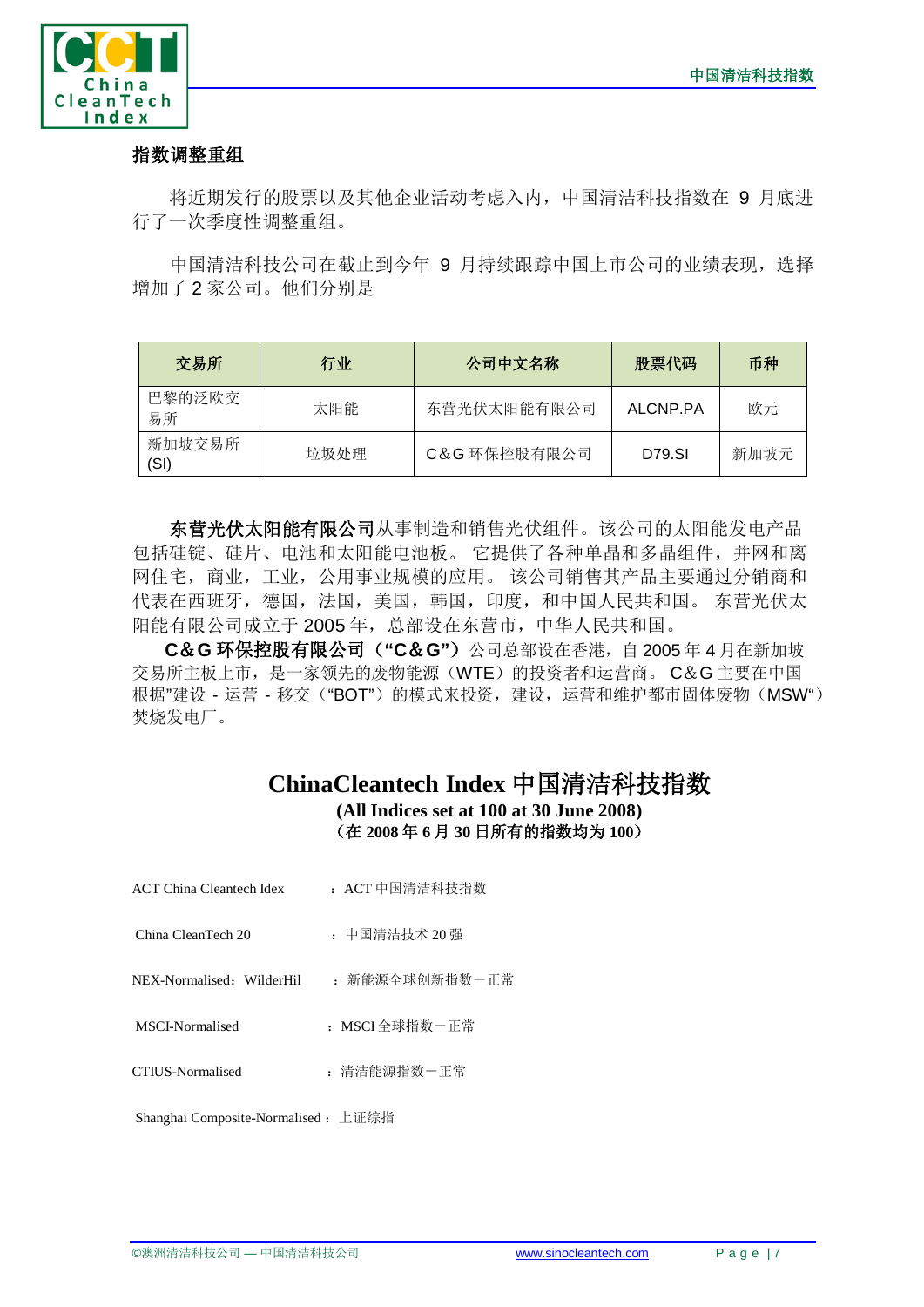

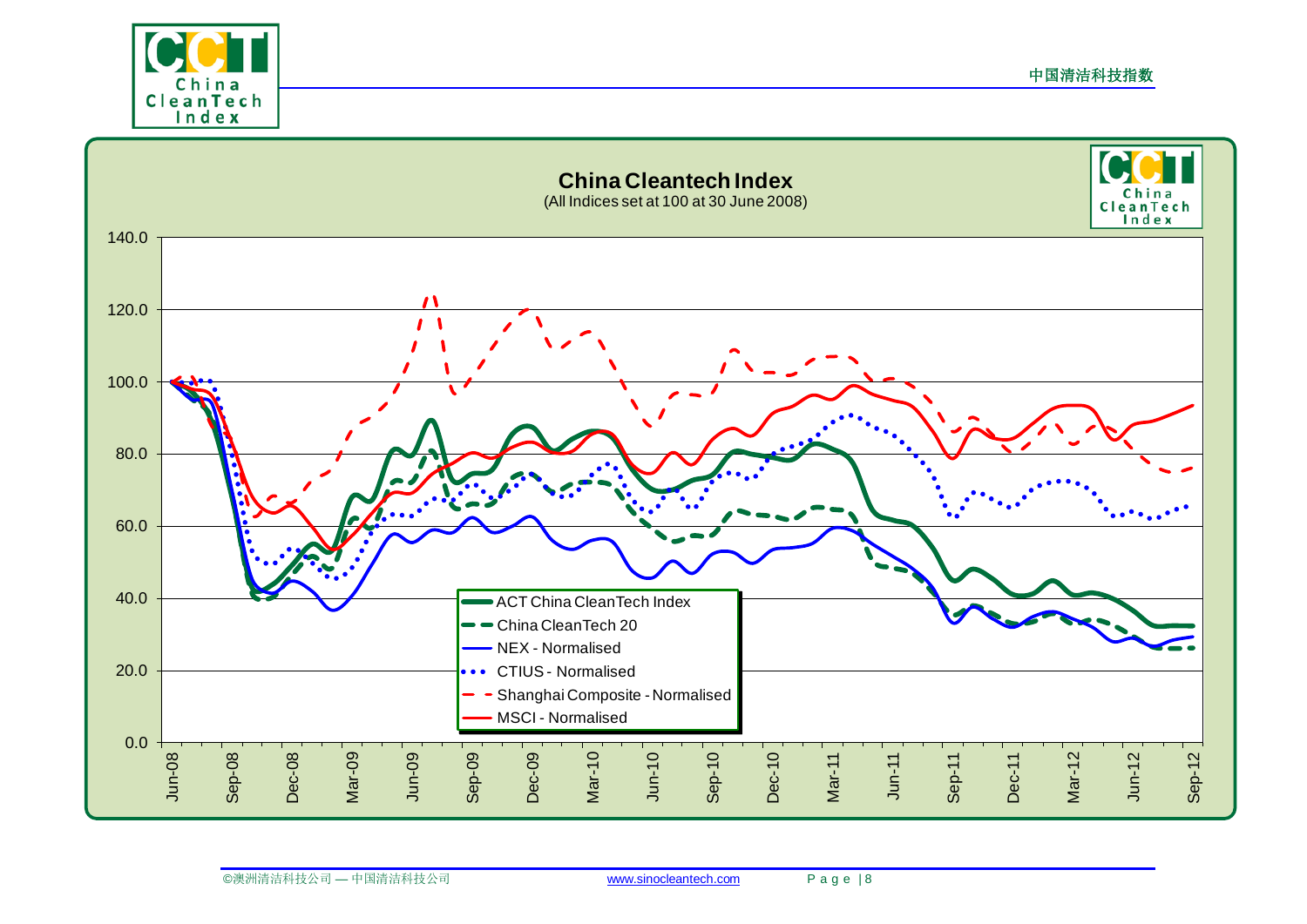

# **3.** 分项指数

为更好地对中国清洁科技指数进行分析,我们开发了8个分项指数。下表中列出 了每个分项指数在过去三年的表现:

2012 年第三季度表现最佳的行业指数为中国垃圾处理指数,它是在本季度中唯 一有增长的指数。

表现最差的是中国太阳能指数(持续下跌中)和中国节能指数。

|          | 2009   | 2010     | 2011     | <b>3Q12</b> |
|----------|--------|----------|----------|-------------|
| 中国节能指数   | 102.4% | 31.8%    | $-60.4%$ | $-12.6%$    |
| 中国环保指数   | 157.4% | 13.5%    | $-31.1%$ | $-9.1%$     |
| 中国太阳能指数  | 92.4%  | $-13.0%$ | $-57.5%$ | $-26.3%$    |
| 中国蓄能指数   | 141.0% | $-15.1%$ | $-36.6%$ | $-6.8%$     |
| 中国垃圾处理指数 | 65.7%  | 99.1%    | $-25.9%$ | 5.5%        |
| 中国水资源指数  | 113.5% | 9.6%     | $-49.7%$ | $-6.8%$     |
| 中国水电指数   | 78.9%  | $-35.6%$ | $-23.0%$ | $-11.4%$    |
| 中国风能指数   | 45.8%  | $-21.0%$ | $-57.7%$ | $-11.5%$    |

# 中国清洁科技分项指数

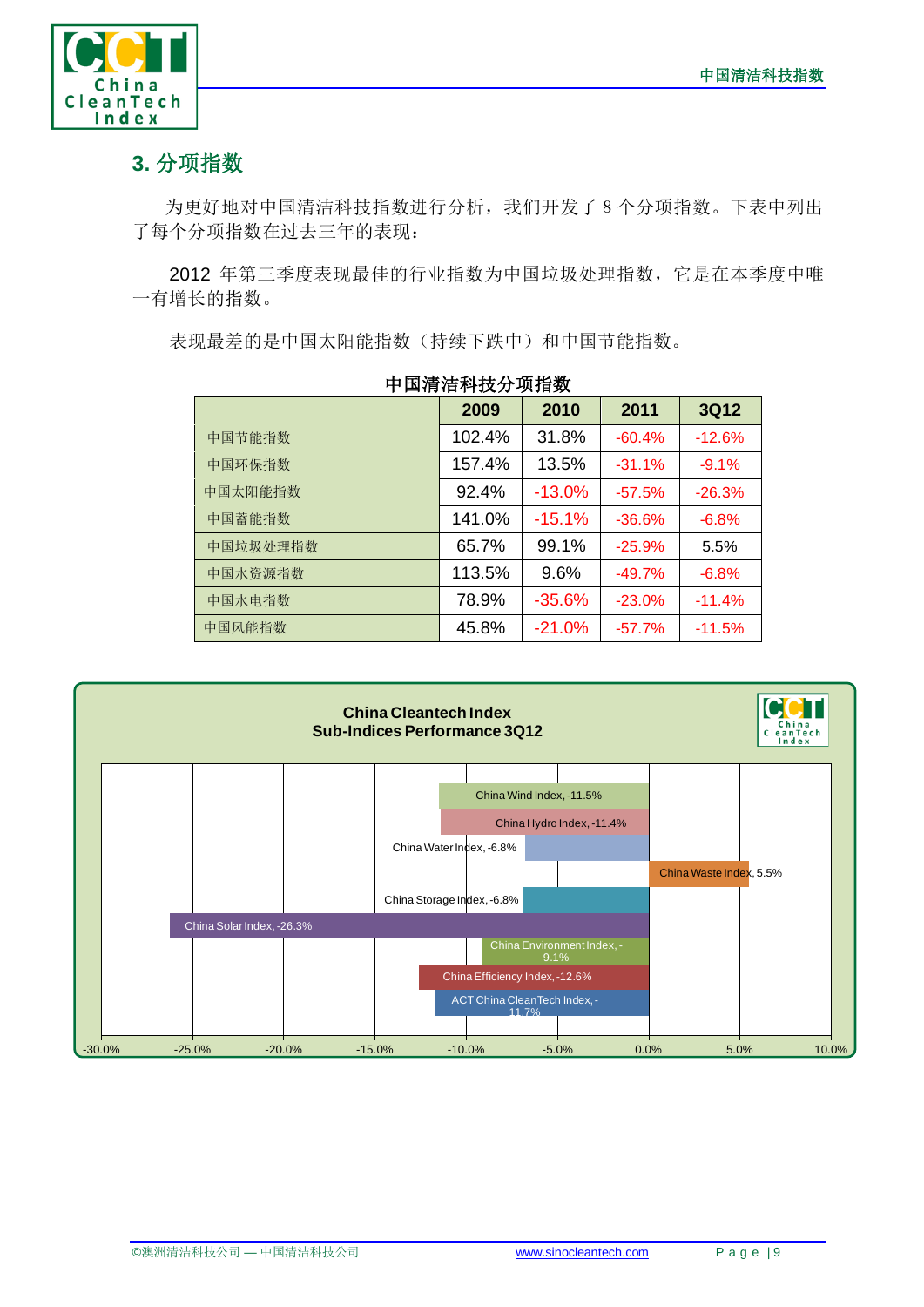

# 中国清洁科技指数子指数图标

**(All Indices set at 100 at 30 June 2008)** (在 **2008** 年 **6** 月 **30** 日所有的指数均为 **100**)